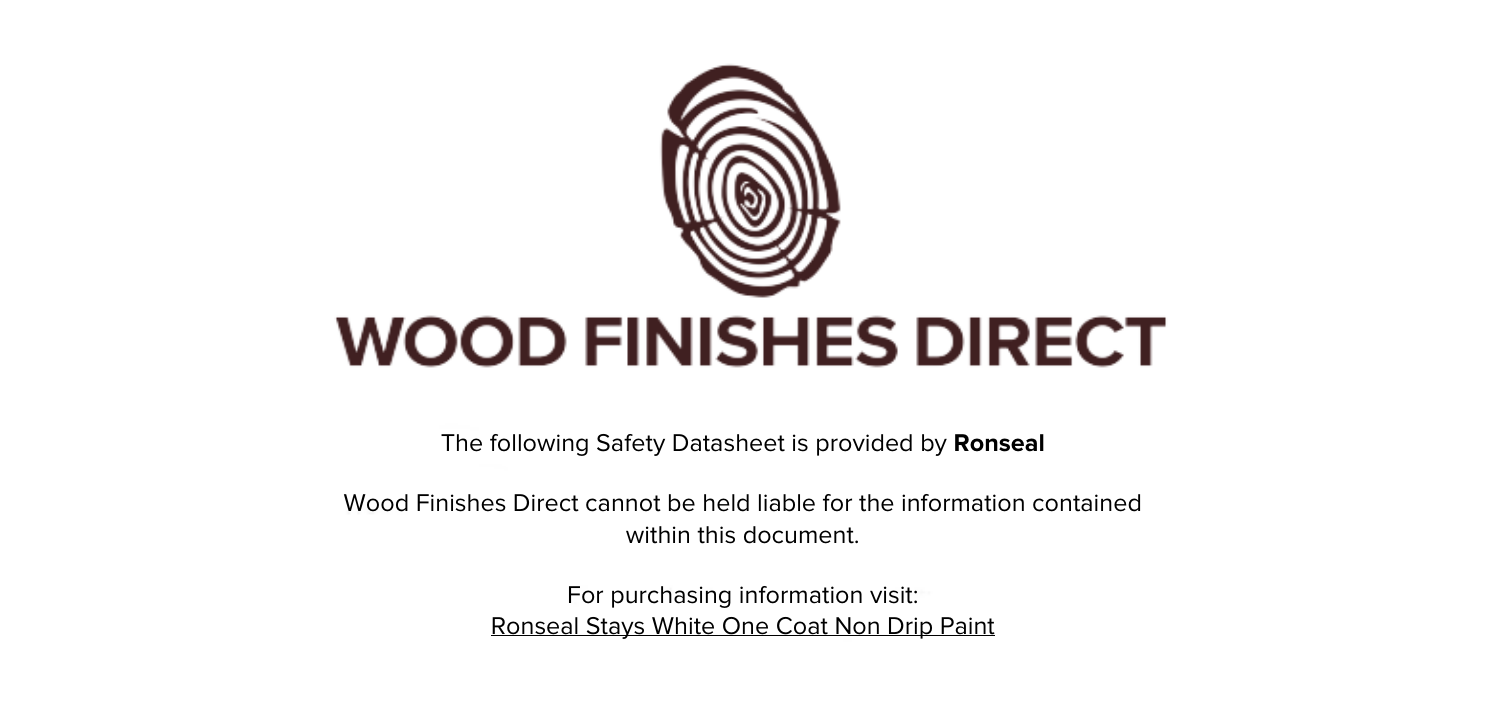### RONB00449-01

# **SAFETY DATA SHEET**

| SECTION 1: Identification of the substance/mixture and of the company/undertaking                            |                                    |                                                                                                                            |
|--------------------------------------------------------------------------------------------------------------|------------------------------------|----------------------------------------------------------------------------------------------------------------------------|
| 1.1 Product identifier<br><b>Product name</b><br><b>Product code</b>                                         | : RONB00449-01                     | : RONSEAL STAYS WHITE ONE COAT PAINT                                                                                       |
| <b>Material uses</b>                                                                                         | : Paint or paint related material. | 1.2 Relevant identified uses of the substance or mixture and uses advised against                                          |
| 1.3 Details of the supplier of the safety data<br>sheet                                                      |                                    | <b>National contact</b>                                                                                                    |
| Sherwin Williams Diversified Brands Limited<br><b>Thorncliffe Park</b><br>Chapeltown<br>Sheffield<br>S35 2YP |                                    | <b>Sherwin Williams Diversified Brands Limited</b><br><b>Thorncliffe Park</b><br>Chapeltown<br>Sheffield<br><b>S35 2YP</b> |
| e-mail address of person<br>responsible for this SDS                                                         | : SDS@Ronseal.co.uk                |                                                                                                                            |
| 1.4 Emergency telephone number                                                                               |                                    |                                                                                                                            |
| <b>National advisory body/Poison Centre</b><br><b>Telephone number</b>                                       | : 08448920111                      |                                                                                                                            |
| <b>Supplier</b><br><b>Telephone number</b>                                                                   |                                    | $: +44(0)1142467171(08:30 - 17:00)$                                                                                        |

# **SECTION 2: Hazards identification**

### 2.1 Classification of the substance or mixture

**Product definition** : Mixture

### Classification according to Regulation (EC) No. 1272/2008 [CLP/GHS]

The product is not classified as hazardous according to Regulation (EC) 1272/2008 as amended.

See Section 16 for the full text of the H statements declared above.

See Section 11 for more detailed information on health effects and symptoms.

| <b>2.2 Label elements</b>             |                                                                                                                                  |
|---------------------------------------|----------------------------------------------------------------------------------------------------------------------------------|
| Signal word                           | : No signal word.                                                                                                                |
| <b>Hazard statements</b>              | : No known significant effects or critical hazards.                                                                              |
| <b>Precautionary statements</b>       |                                                                                                                                  |
| General                               | : Read label before use. Keep out of reach of children. If medical advice is needed,<br>have product container or label at hand. |
| <b>Prevention</b>                     | : Not applicable.                                                                                                                |
| <b>Response</b>                       | : Not applicable.                                                                                                                |
| <b>Storage</b>                        | : Not applicable.                                                                                                                |
| <b>Disposal</b>                       | : Not applicable.                                                                                                                |
| <b>Supplemental label</b><br>elements | : Contains 1,2-benzisothiazol-3(2H)-one. May produce an allergic reaction.                                                       |

Date of issue/Date of revision : 13, Jun, 2016.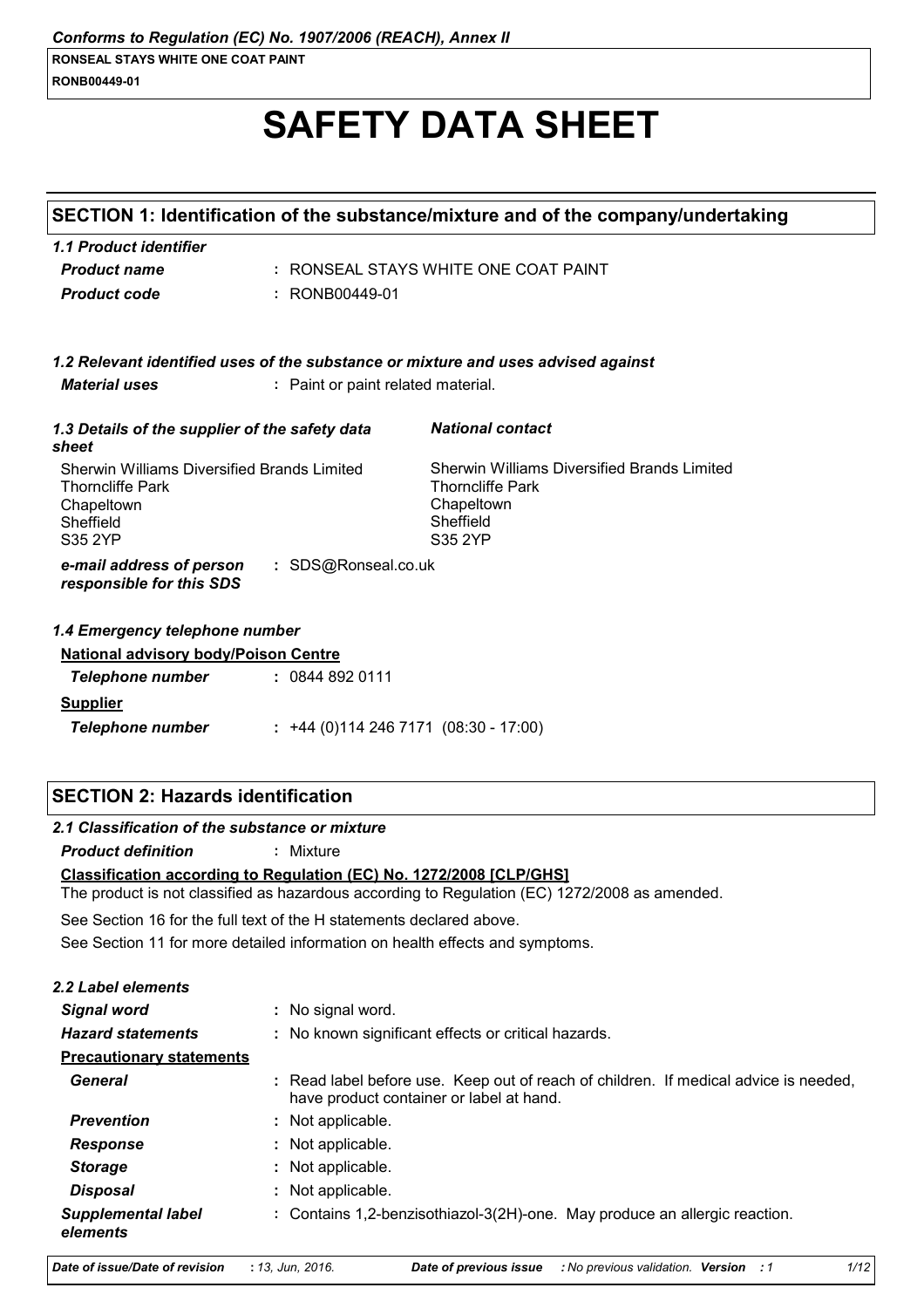### **SECTION 2: Hazards identification**

| <b>Annex XVII - Restrictions</b><br>on the manufacture,<br>placing on the market and<br>use of certain dangerous<br>substances, mixtures and<br>articles | : Do not use in paint spraying equipment |
|----------------------------------------------------------------------------------------------------------------------------------------------------------|------------------------------------------|
| Special packaging reguirements                                                                                                                           |                                          |
| <b>Containers to be fitted</b><br>with child-resistant<br>fastenings                                                                                     | : Not applicable.                        |
| <b>Tactile warning of danger : Not applicable.</b>                                                                                                       |                                          |

### 2.3 Other hazards

Other hazards which do : None known. not result in classification

### **SECTION 3: Composition/information on ingredients**

÷

#### 3.2 Mixture

| <b>Product/ingredient</b><br>name | <b>Identifiers</b>                                                                     | $\frac{0}{0}$ | <b>Classification</b><br>Regulation (EC) No. 1272/2008 [CLP]            | <b>Type</b> |
|-----------------------------------|----------------------------------------------------------------------------------------|---------------|-------------------------------------------------------------------------|-------------|
| 2-(2-Butoxyethoxy)-<br>ethanol    | IREACH #:<br>01-2119475104-44<br>EC: 203-961-6<br>CAS: 112-34-5<br>Index: 603-096-00-8 | ≤5            | Eye Irrit. 2, H319                                                      | [1] [2]     |
|                                   |                                                                                        |               | See Section 16 for the full text of the H<br>statements declared above. |             |

There are no additional ingredients present which, within the current knowledge of the supplier and in the concentrations applicable, are classified as hazardous to health or the environment, are PBTs or vPvBs or have been assigned a workplace exposure limit and hence require reporting in this section.

### **Type**

[1] Substance classified with a health or environmental hazard

[2] Substance with a workplace exposure limit

[3] Substance meets the criteria for PBT according to Regulation (EC) No. 1907/2006, Annex XIII

[4] Substance meets the criteria for vPvB according to Regulation (EC) No. 1907/2006, Annex XIII

[5] Substance of equivalent concern

Occupational exposure limits, if available, are listed in Section 8.

# **SECTION 4: First aid measures**

### 4.1 Description of first aid measures

| General                  | : In all cases of doubt, or when symptoms persist, seek medical attention. Never give<br>anything by mouth to an unconscious person. If unconscious, place in recovery<br>position and seek medical advice. |
|--------------------------|-------------------------------------------------------------------------------------------------------------------------------------------------------------------------------------------------------------|
| Eye contact              | : Remove contact lenses, irrigate copiously with clean, fresh water, holding the<br>eyelids apart for at least 10 minutes and seek immediate medical advice.                                                |
| <i><b>Inhalation</b></i> | : Remove to fresh air. Keep person warm and at rest. If not breathing, if breathing is<br>irregular or if respiratory arrest occurs, provide artificial respiration or oxygen by<br>trained personnel.      |
| <b>Skin contact</b>      | : Remove contaminated clothing and shoes. Wash skin thoroughly with soap and<br>water or use recognised skin cleanser. Do NOT use solvents or thinners.                                                     |
| Ingestion                | : If swallowed, seek medical advice immediately and show the container or label.<br>Keep person warm and at rest. Do NOT induce vomiting.                                                                   |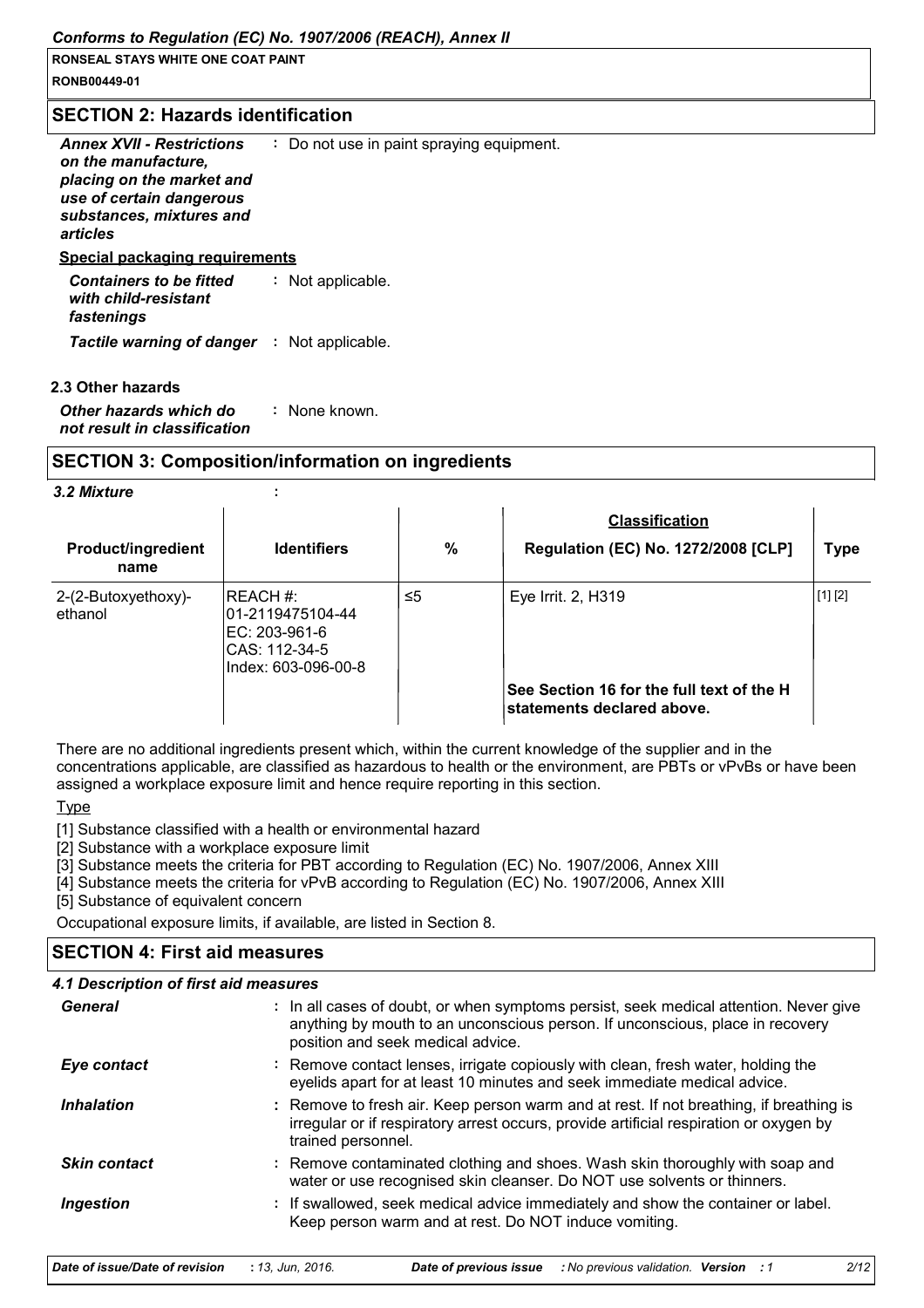RONB00449-01

### **SECTION 4: First aid measures**

**Protection of first-aiders** : No action shall be taken involving any personal risk or without suitable training.

### 4.2 Most important symptoms and effects, both acute and delayed

There are no data available on the mixture itself. The mixture has been assessed following the conventional method of the CLP Regulation (EC) No 1272/2008 and is classified for toxicological properties accordingly. See Sections 2 and 3 for details.

Exposure to component solvent vapour concentrations in excess of the stated occupational exposure limit may result in adverse health effects such as mucous membrane and respiratory system irritation and adverse effects on the kidneys, liver and central nervous system. Symptoms and signs include headache, dizziness, fatique, muscular weakness, drowsiness and, in extreme cases, loss of consciousness.

Solvents may cause some of the above effects by absorption through the skin. Repeated or prolonged contact with the mixture may cause removal of natural fat from the skin, resulting in non-allergic contact dermatitis and absorption through the skin.

If splashed in the eyes, the liquid may cause irritation and reversible damage.

This takes into account, where known, delayed and immediate effects and also chronic effects of components from short-term and long-term exposure by oral, inhalation and dermal routes of exposure and eye contact.

Contains 1,2-benzisothiazol-3(2H)-one. May produce an allergic reaction.

### 4.3 Indication of any immediate medical attention and special treatment needed

| Notes to physician         | : Treat symptomatically. Contact poison treatment specialist immediately if large<br>quantities have been ingested or inhaled. |
|----------------------------|--------------------------------------------------------------------------------------------------------------------------------|
| <b>Specific treatments</b> | : No specific treatment.                                                                                                       |

See toxicological information (Section 11)

| <b>SECTION 5: Firefighting measures</b>                           |                                                                                                                              |  |  |
|-------------------------------------------------------------------|------------------------------------------------------------------------------------------------------------------------------|--|--|
| 5.1 Extinguishing media<br><b>Suitable extinguishing</b><br>media | : Recommended: alcohol-resistant foam, carbon dioxide, powders.                                                              |  |  |
| <b>Unsuitable extinguishing</b><br>media                          | : Do not use water jet.                                                                                                      |  |  |
|                                                                   | 5.2 Special hazards arising from the substance or mixture                                                                    |  |  |
| <b>Hazards from the</b><br>substance or mixture                   | : Fire will produce dense black smoke. Exposure to decomposition products may<br>cause a health hazard.                      |  |  |
| <b>Hazardous thermal</b><br>decomposition products                | : Decomposition products may include the following materials: carbon monoxide,<br>carbon dioxide, smoke, oxides of nitrogen. |  |  |
| 5.3 Advice for firefighters                                       |                                                                                                                              |  |  |
| <b>Special protective actions</b><br>for fire-fighters            | : Cool closed containers exposed to fire with water. Do not release runoff from fire to<br>drains or watercourses.           |  |  |
| <b>Special protective</b><br>equipment for fire-fighters          | : Fire-fighters should wear positive pressure self-contained breathing apparatus<br>(SCBA) and full turnout gear.            |  |  |
| <b>SECTION 6: Accidental release measures</b>                     |                                                                                                                              |  |  |

Due to the organic solvents content of the mixture:

| 6.1 Personal precautions, protective equipment and emergency procedures |                                                                                                                                                   |                                                           |  |
|-------------------------------------------------------------------------|---------------------------------------------------------------------------------------------------------------------------------------------------|-----------------------------------------------------------|--|
| For non-emergency<br>personnel                                          | : Exclude sources of ignition and ventilate the area. Avoid breathing vapour or mist.<br>Refer to protective measures listed in sections 7 and 8. |                                                           |  |
|                                                                         |                                                                                                                                                   | Keep unnecessary and unprotected personnel from entering. |  |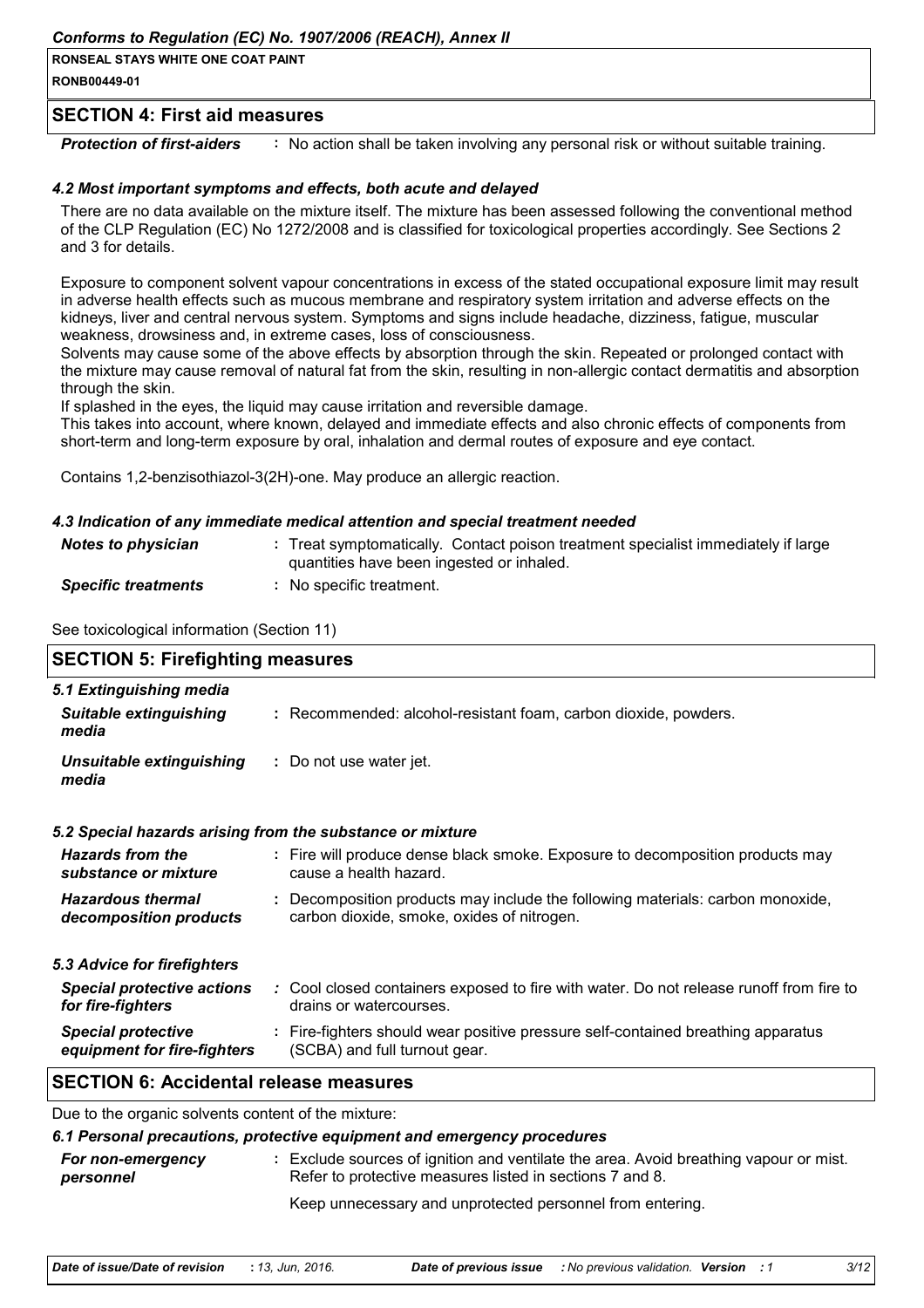| I RONSEAL STAYS WHITE ONE COAT PAINT |  |
|--------------------------------------|--|
| RONB00449-01                         |  |

# **SECTION 6: Accidental release measures**

| For emergency responders                                       | ÷ | If specialised clothing is required to deal with the spillage, take note of any<br>information in Section 8 on suitable and unsuitable materials. See also the<br>information in "For non-emergency personnel".                                                                    |
|----------------------------------------------------------------|---|------------------------------------------------------------------------------------------------------------------------------------------------------------------------------------------------------------------------------------------------------------------------------------|
| <b>6.2 Environmental</b><br>precautions                        |   | : Do not allow to enter drains or watercourses. If the product contaminates lakes,<br>rivers, or sewers, inform the appropriate authorities in accordance with local<br>regulations.                                                                                               |
| 6.3 Methods and material<br>for containment and<br>cleaning up |   | : Contain and collect spillage with non-combustible, absorbent material e.g. sand,<br>earth, vermiculite or diatomaceous earth and place in container for disposal<br>according to local regulations (see Section 13). Preferably clean with a detergent.<br>Avoid using solvents. |
| 6.4 Reference to other<br><b>sections</b>                      |   | : See Section 1 for emergency contact information.<br>See Section 8 for information on appropriate personal protective equipment.<br>See Section 13 for additional waste treatment information.                                                                                    |

# **SECTION 7: Handling and storage**

The information in this section contains generic advice and guidance. The list of Identified Uses in Section 1 should be consulted for any available use-specific information provided in the Exposure Scenario(s).

| <b>7.1 Precautions for safe</b><br>handling       | : Due to the organic solvents content of the mixture:                                                                                                                                                                                                                                                                                                                                                                                                           |  |  |
|---------------------------------------------------|-----------------------------------------------------------------------------------------------------------------------------------------------------------------------------------------------------------------------------------------------------------------------------------------------------------------------------------------------------------------------------------------------------------------------------------------------------------------|--|--|
|                                                   | Prevent the creation of flammable or explosive concentrations of vapours in air and<br>avoid vapour concentrations higher than the occupational exposure limits.<br>In addition, the product should only be used in areas from which all naked lights and<br>other sources of ignition have been excluded. Electrical equipment should be<br>protected to the appropriate standard.<br>Keep away from heat, sparks and flame. No sparking tools should be used. |  |  |
|                                                   | Avoid contact with skin and eyes. Avoid the inhalation of dust, particulates, spray or<br>mist arising from the application of this mixture. Avoid inhalation of dust from<br>sanding.                                                                                                                                                                                                                                                                          |  |  |
|                                                   | Eating, drinking and smoking should be prohibited in areas where this material is<br>handled, stored and processed.                                                                                                                                                                                                                                                                                                                                             |  |  |
|                                                   | Put on appropriate personal protective equipment (see Section 8).<br>Never use pressure to empty. Container is not a pressure vessel.                                                                                                                                                                                                                                                                                                                           |  |  |
|                                                   | Always keep in containers made from the same material as the original one.                                                                                                                                                                                                                                                                                                                                                                                      |  |  |
|                                                   | Comply with the health and safety at work laws.<br>Information on fire and explosion protection                                                                                                                                                                                                                                                                                                                                                                 |  |  |
|                                                   | Vapours are heavier than air and may spread along floors. Vapours may form<br>explosive mixtures with air.                                                                                                                                                                                                                                                                                                                                                      |  |  |
| 7.2 Conditions for safe<br>storage, including any | : Store in accordance with local regulations.<br>Notes on joint storage                                                                                                                                                                                                                                                                                                                                                                                         |  |  |
| incompatibilities                                 | Keep away from: oxidising agents, strong alkalis, strong acids.<br>Additional information on storage conditions                                                                                                                                                                                                                                                                                                                                                 |  |  |
|                                                   | Observe label precautions. Store in a dry, cool and well-ventilated area. Keep away<br>from heat and direct sunlight.<br>Keep container tightly closed.                                                                                                                                                                                                                                                                                                         |  |  |
|                                                   | Keep away from sources of ignition. No smoking. Prevent unauthorised access.<br>Containers that have been opened must be carefully resealed and kept upright to<br>prevent leakage.                                                                                                                                                                                                                                                                             |  |  |
|                                                   | Contaminated absorbent material may pose the same hazard as the spilt product.                                                                                                                                                                                                                                                                                                                                                                                  |  |  |
|                                                   | Store above 5°C (42°F) Protect from frost.                                                                                                                                                                                                                                                                                                                                                                                                                      |  |  |
| 7.3 Specific end use(s)                           |                                                                                                                                                                                                                                                                                                                                                                                                                                                                 |  |  |
| <b>Recommendations</b>                            | : Not available.                                                                                                                                                                                                                                                                                                                                                                                                                                                |  |  |

 $4/12$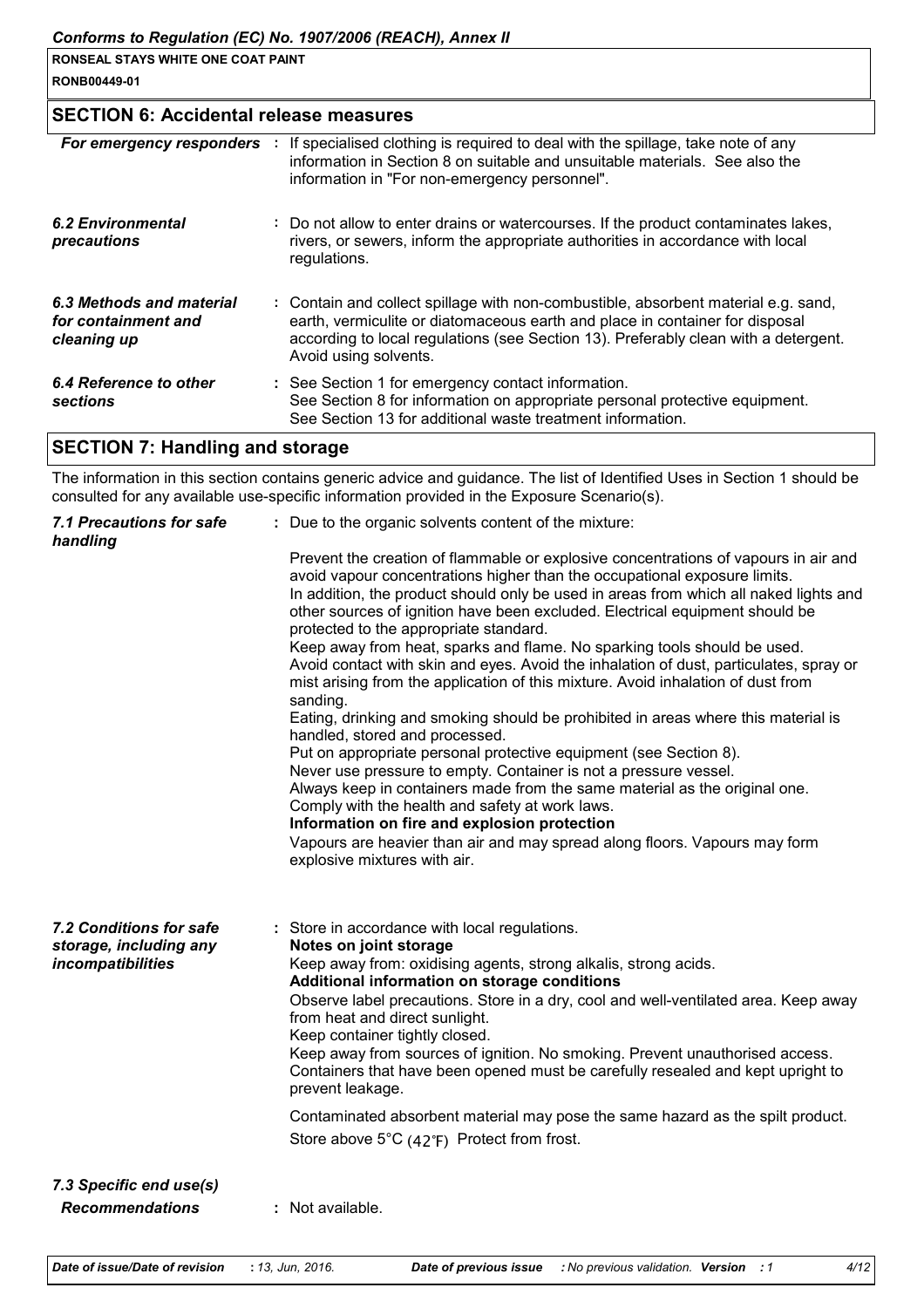# **SECTION 7: Handling and storage**

**Industrial sector specific** : Not available.

### solutions

Good housekeeping standards, regular safe removal of waste materials and regular maintenance of spray booth filters will minimise the risks of spontaneous combustion and other fire hazards.

### Before use of this material please refer to the Exposure Scenario(s) if attached for the specific end use, control measures and additional PPE considerations.

### **SECTION 8: Exposure controls/personal protection**

The information in this section contains generic advice and guidance. The list of Identified Uses in Section 1 should be consulted for any available use-specific information provided in the Exposure Scenario(s).

### 8.1 Control parameters

### **Occupational exposure limits**

| Product/ingredient name<br>2-(2-Butoxyethoxy)-ethanol |                    | <b>Exposure limit values</b>                                                                                                                                                                                                                                                                                                                                                                                                                                                                                                                                                                                                                                                                                                                                                                                                                                                                                                                                                                                          |  |
|-------------------------------------------------------|--------------------|-----------------------------------------------------------------------------------------------------------------------------------------------------------------------------------------------------------------------------------------------------------------------------------------------------------------------------------------------------------------------------------------------------------------------------------------------------------------------------------------------------------------------------------------------------------------------------------------------------------------------------------------------------------------------------------------------------------------------------------------------------------------------------------------------------------------------------------------------------------------------------------------------------------------------------------------------------------------------------------------------------------------------|--|
|                                                       |                    | EH40/2005 WELs (United Kingdom (UK), 12/2011).<br>TWA: 10 ppm 8 hours.<br>TWA: 67.5 mg/m <sup>3</sup> 8 hours.<br>STEL: 15 ppm 15 minutes.<br>STEL: 101.2 mg/m <sup>3</sup> 15 minutes.                                                                                                                                                                                                                                                                                                                                                                                                                                                                                                                                                                                                                                                                                                                                                                                                                               |  |
| <b>Recommended monitoring</b><br>procedures           | required.          | : If this product contains ingredients with exposure limits, personal, workplace<br>atmosphere or biological monitoring may be required to determine the effectiveness<br>of the ventilation or other control measures and/or the necessity to use respiratory<br>protective equipment. Reference should be made to monitoring standards, such as<br>the following: European Standard EN 689 (Workplace atmospheres - Guidance for<br>the assessment of exposure by inhalation to chemical agents for comparison with<br>limit values and measurement strategy) European Standard EN 14042 (Workplace<br>atmospheres - Guide for the application and use of procedures for the assessment<br>of exposure to chemical and biological agents) European Standard EN 482<br>(Workplace atmospheres - General requirements for the performance of procedures<br>for the measurement of chemical agents) Reference to national guidance<br>documents for methods for the determination of hazardous substances will also be |  |
| <b>DNELs/DMELs</b><br>No DNELs/DMELs available.       |                    |                                                                                                                                                                                                                                                                                                                                                                                                                                                                                                                                                                                                                                                                                                                                                                                                                                                                                                                                                                                                                       |  |
| <b>PNECs</b><br>No PNECs available                    |                    |                                                                                                                                                                                                                                                                                                                                                                                                                                                                                                                                                                                                                                                                                                                                                                                                                                                                                                                                                                                                                       |  |
| 8.2 Exposure controls                                 |                    |                                                                                                                                                                                                                                                                                                                                                                                                                                                                                                                                                                                                                                                                                                                                                                                                                                                                                                                                                                                                                       |  |
| <b>Appropriate engineering</b><br>controls            | equivalent values. | : Provide adequate ventilation. Where reasonably practicable, this should be<br>achieved by the use of local exhaust ventilation and good general extraction. If<br>these are not sufficient to maintain concentrations of particulates and solvent<br>vapours below the OEL, suitable respiratory protection must be worn.<br>: Users are advised to consider national Occupational Exposure Limits or other                                                                                                                                                                                                                                                                                                                                                                                                                                                                                                                                                                                                         |  |
| <b>Individual protection measures</b>                 |                    |                                                                                                                                                                                                                                                                                                                                                                                                                                                                                                                                                                                                                                                                                                                                                                                                                                                                                                                                                                                                                       |  |
| <b>Hygiene measures</b>                               |                    | : Wash hands, forearms and face thoroughly after handling chemical products, before<br>eating, smoking and using the lavatory and at the end of the working period.<br>Appropriate techniques should be used to remove potentially contaminated clothing.<br>Wash contaminated clothing before reusing. Ensure that eyewash stations and<br>safety showers are close to the workstation location.                                                                                                                                                                                                                                                                                                                                                                                                                                                                                                                                                                                                                     |  |
| <b>Eye/face protection</b>                            |                    | : Use safety eyewear designed to protect against splash of liquids.                                                                                                                                                                                                                                                                                                                                                                                                                                                                                                                                                                                                                                                                                                                                                                                                                                                                                                                                                   |  |
| <b>Skin protection</b>                                |                    |                                                                                                                                                                                                                                                                                                                                                                                                                                                                                                                                                                                                                                                                                                                                                                                                                                                                                                                                                                                                                       |  |
| <b>Hand protection</b>                                |                    | : Wear suitable gloves tested to EN374.                                                                                                                                                                                                                                                                                                                                                                                                                                                                                                                                                                                                                                                                                                                                                                                                                                                                                                                                                                               |  |
| <b>Gloves</b>                                         |                    | : Short term exposure less than 10 minutes Continuous use Nitrile gloves.                                                                                                                                                                                                                                                                                                                                                                                                                                                                                                                                                                                                                                                                                                                                                                                                                                                                                                                                             |  |
| Date of issue/Date of revision                        | : 13, Jun, 2016.   | 5/12<br><b>Date of previous issue</b> : No previous validation. Version : 1                                                                                                                                                                                                                                                                                                                                                                                                                                                                                                                                                                                                                                                                                                                                                                                                                                                                                                                                           |  |

|  |  |  | <b>Date of previous issue</b> : No previous validation. Version : 1 |  |  |  |
|--|--|--|---------------------------------------------------------------------|--|--|--|
|--|--|--|---------------------------------------------------------------------|--|--|--|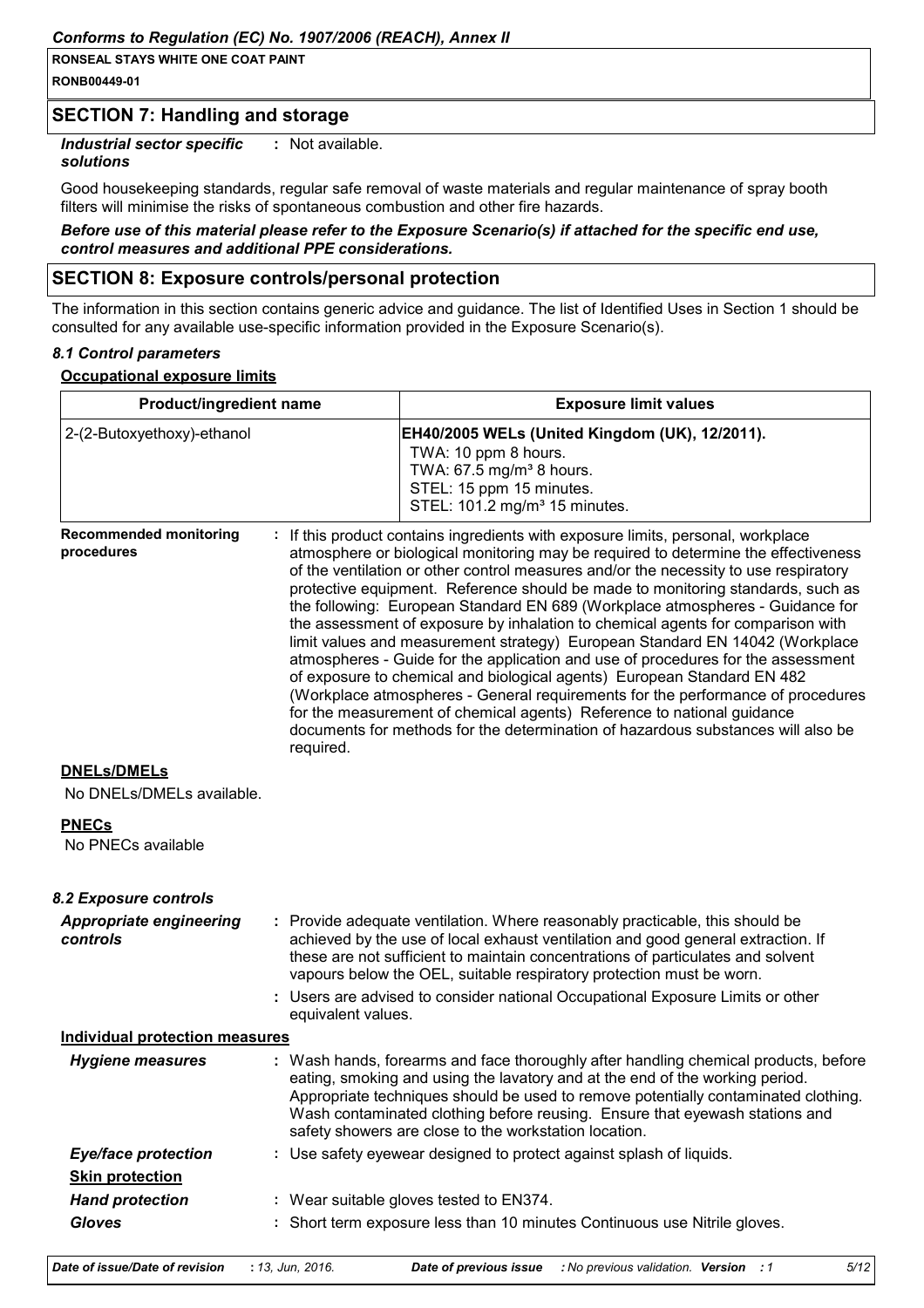RONB00449-01

# **SECTION 8: Exposure controls/personal protection**

|                                           | Long Term Exposure Spill / For prolonged or repeated handling, use PE / PE<br>Laminate gloves > 8 hours (breakthrough time).                                                                                                                                                                                                                         |
|-------------------------------------------|------------------------------------------------------------------------------------------------------------------------------------------------------------------------------------------------------------------------------------------------------------------------------------------------------------------------------------------------------|
|                                           | There is no one glove material or combination of materials that will give unlimited<br>resistance to any individual or combination of chemicals.                                                                                                                                                                                                     |
|                                           | The breakthrough time must be greater than the end use time of the product.<br>The instructions and information provided by the glove manufacturer on use,<br>storage, maintenance and replacement must be followed.                                                                                                                                 |
|                                           | Gloves should be replaced regularly and if there is any sign of damage to the glove<br>material.                                                                                                                                                                                                                                                     |
|                                           | Always ensure that gloves are free from defects and that they are stored and used<br>correctly.                                                                                                                                                                                                                                                      |
|                                           | The performance or effectiveness of the glove may be reduced by physical/chemical<br>damage and poor maintenance.                                                                                                                                                                                                                                    |
|                                           | Barrier creams may help to protect the exposed areas of the skin but should not be<br>applied once exposure has occurred.                                                                                                                                                                                                                            |
|                                           | The user must check that the final choice of type of glove selected for handling this<br>product is the most appropriate and takes into account the particular conditions of<br>use, as included in the user's risk assessment.                                                                                                                      |
| <b>Body protection</b>                    | : Personnel should wear protective clothing.                                                                                                                                                                                                                                                                                                         |
|                                           | : Personal protective equipment for the body should be selected based on the task<br>being performed and the risks involved and should be approved by a specialist<br>before handling this product.                                                                                                                                                  |
| <b>Other skin protection</b>              | : Appropriate footwear and any additional skin protection measures should be<br>selected based on the task being performed and the risks involved and should be<br>approved by a specialist before handling this product.                                                                                                                            |
| <b>Respiratory protection</b>             | : Use a properly fitted, particulate filter respirator complying with an approved<br>standard if a risk assessment indicates this is necessary. Recommended: A2P2<br>(EN14387). Respirator selection must be based on known or anticipated exposure<br>levels, the hazards of the product and the safe working limits of the selected<br>respirator. |
| <b>Environmental exposure</b><br>controls | Do not allow to enter drains or watercourses.                                                                                                                                                                                                                                                                                                        |

Before use of this material please refer to the Exposure Scenario(s) if attached for the specific end use, control measures and additional PPE considerations. The information contained in this safety data sheet does not constitute the user's own assessment of workplace risks, as required by other health and safety legislation. The provisions of the national health and safety at work regulations apply to the use of this product at work.

# **SECTION 9: Physical and chemical properties**

9.1 Information on basic physical and chemical properties

| <u>Appearance</u>                          |    |                                          |
|--------------------------------------------|----|------------------------------------------|
| <b>Physical state</b>                      |    | : Liquid.                                |
| Colour                                     |    | : Various                                |
| Odour                                      |    | Mild.                                    |
| Odour threshold                            |    | : Not Available (Not Tested).            |
| рH                                         | ι. | Not Available (Not Tested).              |
| <b>Melting point/freezing point</b>        |    | Not Available (Not Tested).              |
| Initial boiling point and<br>boiling range |    | $: 100 \text{ to } 231^{\circ} \text{C}$ |
| <b>Flash point</b>                         |    | : Closed cup: $>93.3^{\circ}$ C          |
| <b>Evaporation rate</b>                    |    | : Slower than Ether Phase                |
| <b>Flammability (solid, gas)</b>           | τ. | Not Available (Not Tested).              |
| <b>Burning time</b>                        |    | Not Available (Not Tested).              |
| <b>Burning rate</b>                        |    | Not Available (Not Tested).              |
|                                            |    |                                          |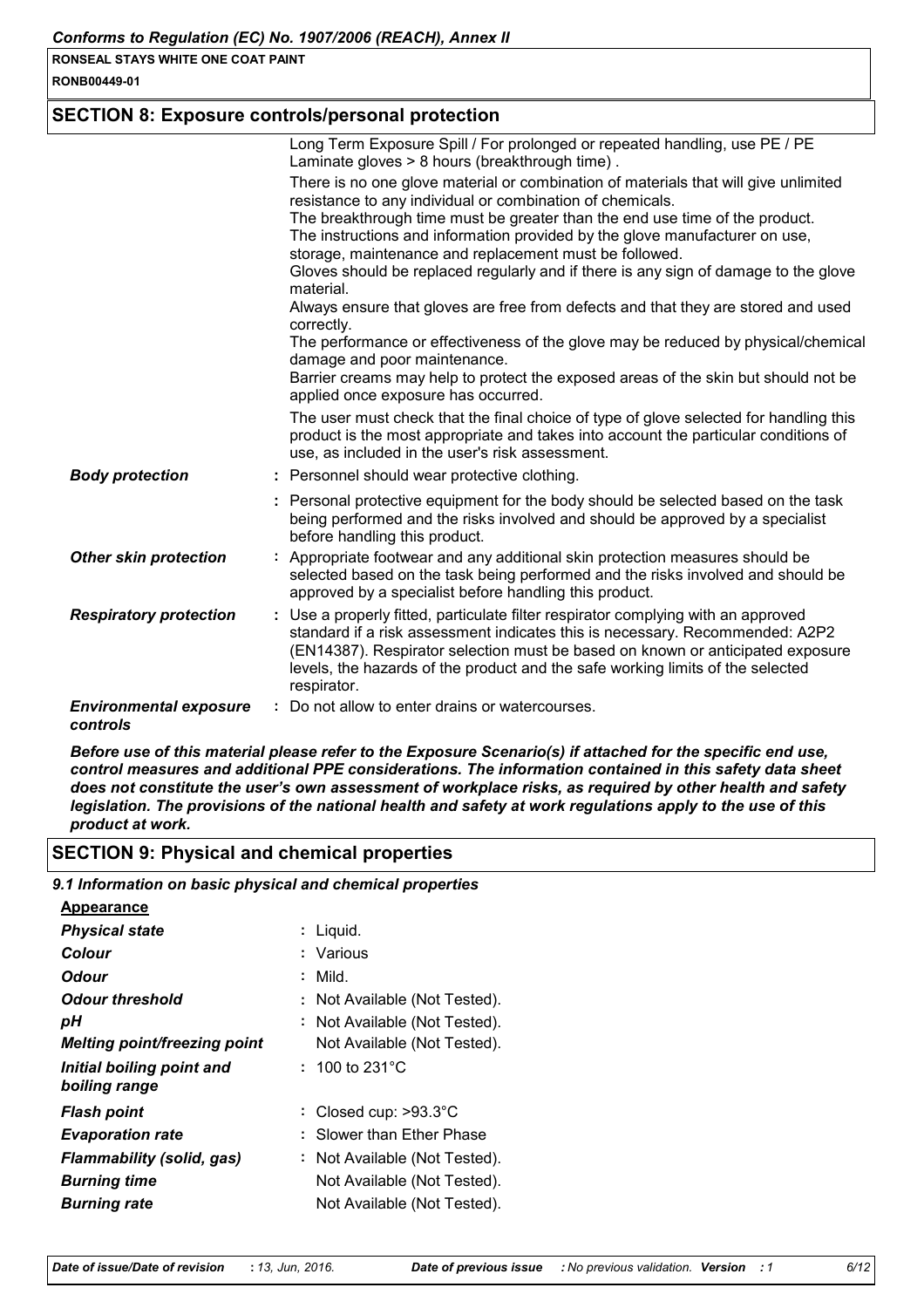## **SECTION 9: Physical and chemical properties**

| <b>Upper/lower flammability or</b><br>explosive limits | : Lower: $0.9\%$<br>Upper: 5.9%                                                   |
|--------------------------------------------------------|-----------------------------------------------------------------------------------|
| Vapour pressure                                        | : $2.3$ kPa [at 20 $^{\circ}$ C]                                                  |
| <b>Vapour density</b>                                  | : Testing not technically possible.                                               |
| <b>Relative density</b>                                | : 1.214556633                                                                     |
| Solubility(ies)                                        | Not Available (Not Tested).                                                       |
| Solubility in water                                    | Not Available (Not Tested).                                                       |
| <b>Partition coefficient: n-octanol/</b><br>water      | Not Available (Not Tested).                                                       |
| <b>Auto-ignition temperature</b>                       | : Not Available (Not Tested).                                                     |
| <b>Decomposition temperature</b>                       | Not Available (Not Tested).                                                       |
| <b>Viscosity</b>                                       | : Not Available (Not Tested).                                                     |
| <b>Explosive properties</b>                            |                                                                                   |
| <b>Oxidising properties</b>                            | : Under normal conditions of storage and use, hazardous reactions will not occur. |

9.2 Other information

**Heat of combustion** :  $1.42$  kJ/g

| <b>SECTION 10: Stability and reactivity</b>     |  |                                                                                                                                     |  |
|-------------------------------------------------|--|-------------------------------------------------------------------------------------------------------------------------------------|--|
| 10.1 Reactivity                                 |  | : No specific test data related to reactivity available for this product or its ingredients.                                        |  |
| 10.2 Chemical stability                         |  | : Stable under recommended storage and handling conditions (see Section 7).                                                         |  |
| 10.3 Possibility of<br>hazardous reactions      |  | : Under normal conditions of storage and use, hazardous reactions will not occur.                                                   |  |
| 10.4 Conditions to avoid                        |  | : When exposed to high temperatures may produce hazardous decomposition<br>products.                                                |  |
| 10.5 Incompatible materials                     |  | : Keep away from the following materials to prevent strong exothermic reactions:<br>oxidising agents, strong alkalis, strong acids. |  |
| <b>10.6 Hazardous</b><br>decomposition products |  | : Under normal conditions of storage and use, hazardous decomposition products<br>should not be produced.                           |  |

Refer to Section 7: HANDLING AND STORAGE and Section 8: EXPOSURE CONTROLS/PERSONAL PROTECTION for additional handling information and protection of employees.

### **SECTION 11: Toxicological information**

### 11.1 Information on toxicological effects

There are no data available on the mixture itself. The mixture has been assessed following the conventional method of the CLP Regulation (EC) No 1272/2008 and is classified for toxicological properties accordingly. See Sections 2 and 3 for details.

Exposure to component solvent vapour concentrations in excess of the stated occupational exposure limit may result in adverse health effects such as mucous membrane and respiratory system irritation and adverse effects on the kidneys, liver and central nervous system. Symptoms and signs include headache, dizziness, fatigue, muscular weakness, drowsiness and, in extreme cases, loss of consciousness.

Solvents may cause some of the above effects by absorption through the skin. Repeated or prolonged contact with the mixture may cause removal of natural fat from the skin, resulting in non-allergic contact dermatitis and absorption through the skin.

If splashed in the eyes, the liquid may cause irritation and reversible damage.

This takes into account, where known, delayed and immediate effects and also chronic effects of components from short-term and long-term exposure by oral, inhalation and dermal routes of exposure and eye contact.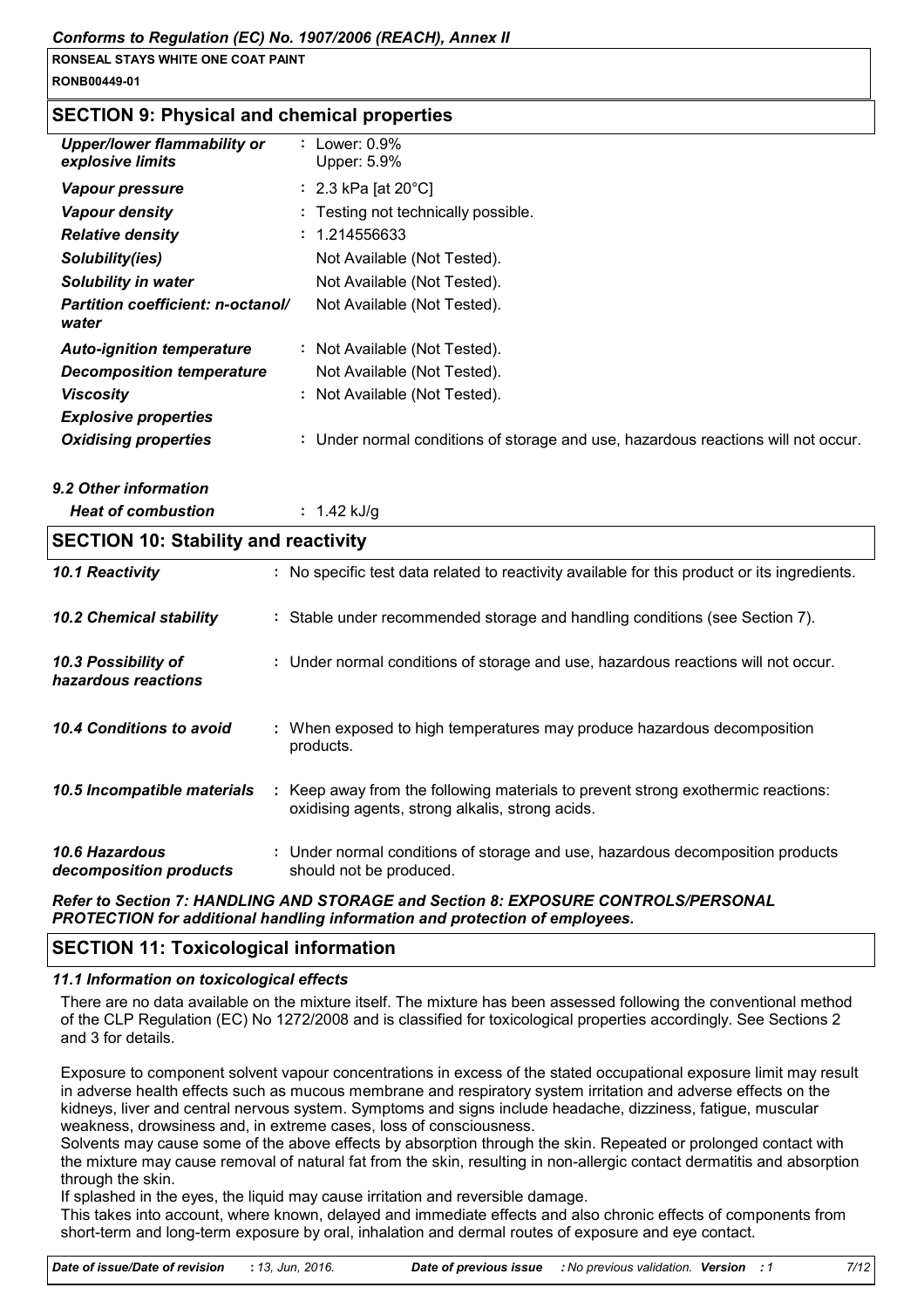RONB00449-01

# **SECTION 11: Toxicological information**

Contains 1,2-benzisothiazol-3(2H)-one. May produce an allergic reaction.

### **Acute toxicity**

| <b>Product/ingredient name</b> | Result                   | <b>Species</b> | Dose                     | <b>Exposure</b> |
|--------------------------------|--------------------------|----------------|--------------------------|-----------------|
| 2-(2-Butoxyethoxy)-ethanol     | LD50 Dermal<br>LD50 Oral | Rabbit<br>Rat  | 2700 mg/kg<br>4500 mg/kg |                 |

### **Acute toxicity estimates**

No data available

### **Irritation/Corrosion**

| Product/ingredient name                            | <b>Result</b>            | <b>Species</b> | <b>Score</b>             | <b>Exposure</b>             | <b>Observation</b> |
|----------------------------------------------------|--------------------------|----------------|--------------------------|-----------------------------|--------------------|
| 2-(2-Butoxyethoxy)-ethanol                         | Eyes - Moderate irritant | Rabbit         | $\overline{\phantom{a}}$ | 24 hours 20                 |                    |
|                                                    | Eyes - Severe irritant   | Rabbit         | $\overline{\phantom{a}}$ | milligrams<br>20 milligrams |                    |
| <b>Conclusion/Summary</b>                          | : Not available.         |                |                          |                             |                    |
| <b>Sensitisation</b>                               |                          |                |                          |                             |                    |
| <b>Conclusion/Summary</b>                          | : Not available.         |                |                          |                             |                    |
| <b>Mutagenicity</b>                                |                          |                |                          |                             |                    |
| No data available                                  |                          |                |                          |                             |                    |
| Carcinogenicity                                    |                          |                |                          |                             |                    |
| No data available                                  |                          |                |                          |                             |                    |
| <b>Reproductive toxicity</b>                       |                          |                |                          |                             |                    |
| No data available                                  |                          |                |                          |                             |                    |
| <b>Teratogenicity</b>                              |                          |                |                          |                             |                    |
| No data available                                  |                          |                |                          |                             |                    |
| Specific target organ toxicity (single exposure)   |                          |                |                          |                             |                    |
| No data available                                  |                          |                |                          |                             |                    |
| Specific target organ toxicity (repeated exposure) |                          |                |                          |                             |                    |
| No data available                                  |                          |                |                          |                             |                    |
| <b>Aspiration hazard</b>                           |                          |                |                          |                             |                    |
| No data available                                  |                          |                |                          |                             |                    |
| <b>Other information</b>                           | : Not available.         |                |                          |                             |                    |

# **SECTION 12: Ecological information**

### 12.1 Toxicity

There are no data available on the mixture itself. Do not allow to enter drains or watercourses.

### Procedure used to derive the classification according to Regulation (EC) No. 1272/2008 [CLP/GHS]

| <b>Product/ingredient name</b> | Result                                                           | <b>Species</b> | <b>Exposure</b> |
|--------------------------------|------------------------------------------------------------------|----------------|-----------------|
| 2-(2-Butoxyethoxy)-ethanol     | Acute LC50 1300000 µg/l Fresh water   Fish - Lepomis macrochirus |                | 96 hours        |

## 12.2 Persistence and degradability

**Conclusion/Summary** : Not available.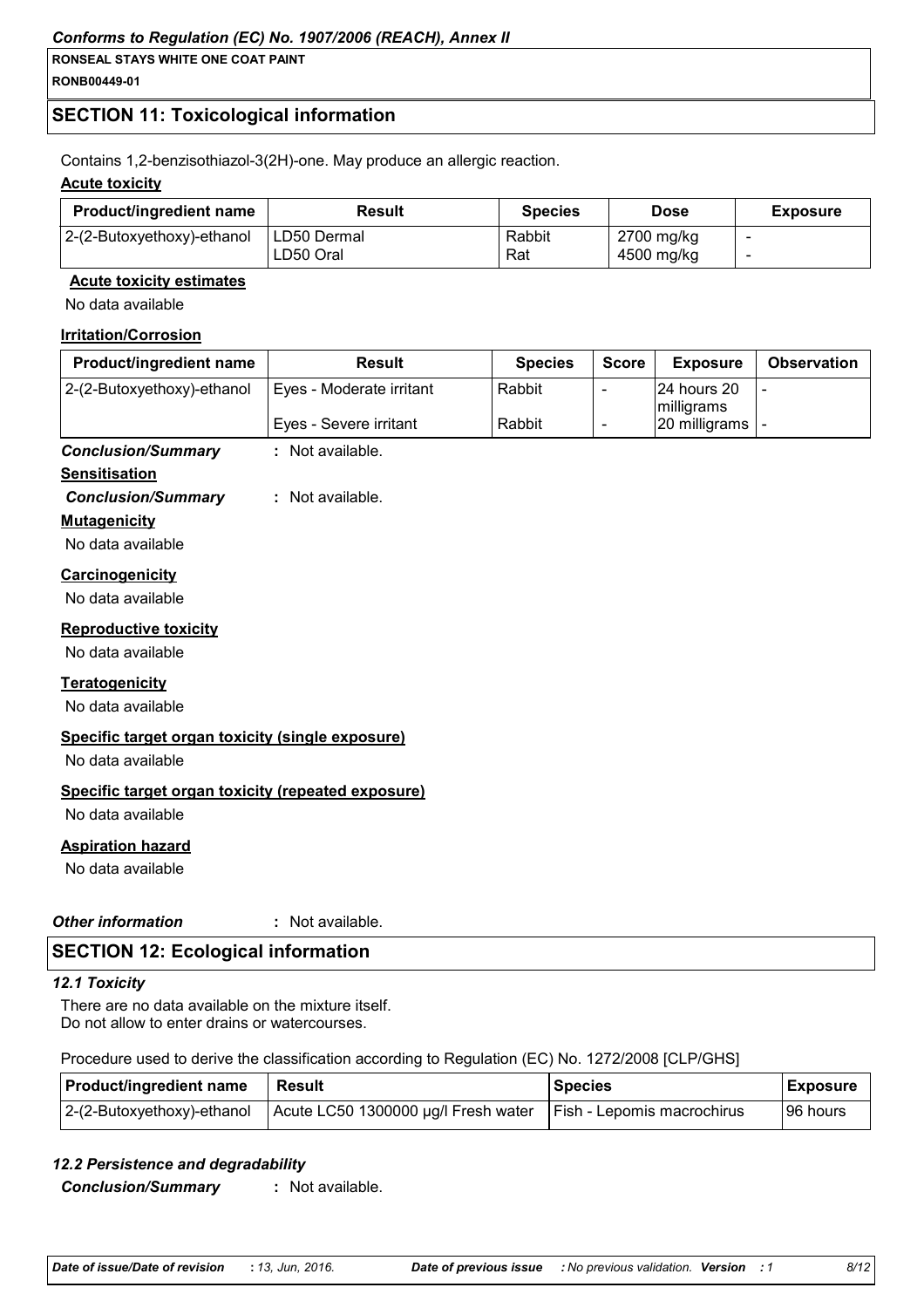### Conforms to Regulation (EC) No. 1907/2006 (REACH), Annex II

| <b>RONSEAL STAYS WHITE ONE COAT PAINT</b> |
|-------------------------------------------|
| RONB00449-01                              |

# **SECTION 12: Ecological information**

| <b>Product/ingredient name</b> | <b>Aquatic half-life</b> | l Photolvsis | Biodegradability |
|--------------------------------|--------------------------|--------------|------------------|
| 2-(2-Butoxyethoxy)-ethanol     |                          |              | Readily          |

### 12.3 Bioaccumulative potential

No data available

| 12.4 Mobility in soil                            |                  |
|--------------------------------------------------|------------------|
| <b>Soil/water partition</b><br>coefficient (Koc) | : Not available. |
| <b>Mobility</b>                                  | : Not available. |

### 12.5 Results of PBT and vPvB assessment

| PBT                        | : Not applicable.  |
|----------------------------|--------------------|
| <b>vPvB</b>                | : Not applicable.  |
| 12.6 Other adverse effects | : No known sianifi |

: No known significant effects or critical hazards.

: Avoid dispersal of spilt material and runoff and contact with soil, waterways, drains and sewers.

# **SECTION 13: Disposal considerations**

### 13.1 Waste treatment methods

| <b>Product</b>                    |                                                                                                                                                                                                                                                                                                                                                                                                                                                                                                                                                      |
|-----------------------------------|------------------------------------------------------------------------------------------------------------------------------------------------------------------------------------------------------------------------------------------------------------------------------------------------------------------------------------------------------------------------------------------------------------------------------------------------------------------------------------------------------------------------------------------------------|
| <b>Methods of disposal</b>        | : The generation of waste should be avoided or minimised wherever possible.<br>Disposal of this product, solutions and any by-products should at all times comply<br>with the requirements of environmental protection and waste disposal legislation<br>and any regional local authority requirements. Dispose of surplus and non-<br>recyclable products via a licensed waste disposal contractor. Waste should not be<br>disposed of untreated to the sewer unless fully compliant with the requirements of<br>all authorities with jurisdiction. |
| Hazardous waste                   | $:$ No.                                                                                                                                                                                                                                                                                                                                                                                                                                                                                                                                              |
| European waste<br>catalogue (EWC) | : 080112<br>waste paint and varnish other than those mentioned in 08 01 11                                                                                                                                                                                                                                                                                                                                                                                                                                                                           |
| <b>Disposal considerations</b>    | : Do not allow to enter drains or watercourses.<br>Dispose of according to all federal, state and local applicable regulations.<br>If this product is mixed with other wastes, the original waste product code may no<br>longer apply and the appropriate code should be assigned.<br>For further information, contact your local waste authority.                                                                                                                                                                                                   |
| Packaging                         |                                                                                                                                                                                                                                                                                                                                                                                                                                                                                                                                                      |
| <b>Methods of disposal</b>        | : The generation of waste should be avoided or minimised wherever possible. Waste<br>packaging should be recycled. Incineration or landfill should only be considered<br>when recycling is not feasible.                                                                                                                                                                                                                                                                                                                                             |
| <b>Disposal considerations</b>    | : Using information provided in this safety data sheet, advice should be obtained from<br>the relevant waste authority on the classification of empty containers. Empty<br>containers must be scrapped or reconditioned. Dispose of containers contaminated<br>by the product in accordance with local or national legal provisions.                                                                                                                                                                                                                 |
| European waste<br>catalogue (EWC) | : Recycling possible. Ensure packaging is completely empty before recycling.<br>Dispose of uncured residues in the same way as the product itself. Plastic articles<br>15 01 02 - metallic packaging 15 01 04 - mixed packaging 15 01 06.                                                                                                                                                                                                                                                                                                            |
| <b>Special precautions</b>        | : This material and its container must be disposed of in a safe way. Empty containers<br>or liners may retain some product residues. Avoid dispersal of spilt material and<br>runoff and contact with soil, waterways, drains and sewers.                                                                                                                                                                                                                                                                                                            |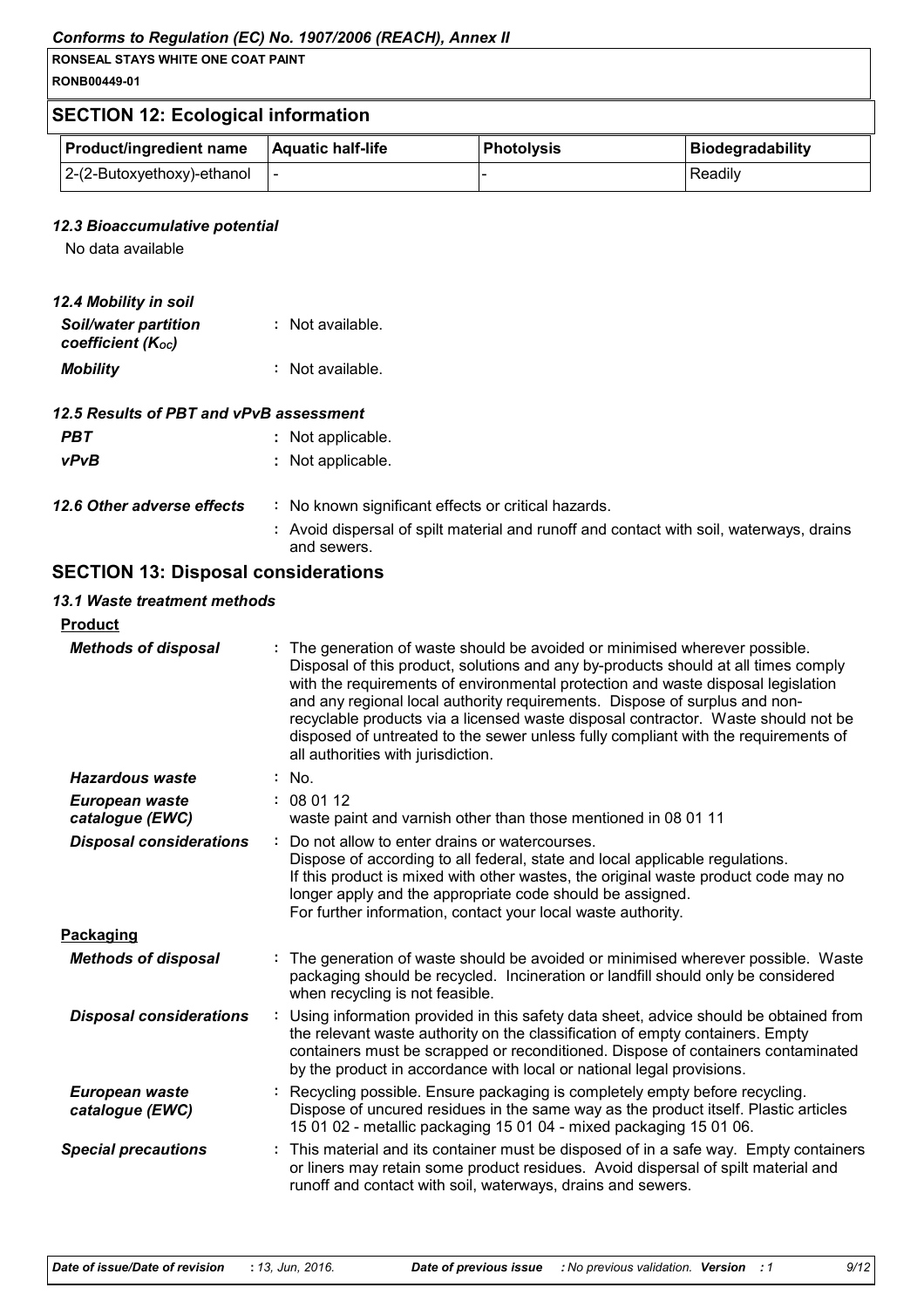### **SECTION 14: Transport information**

|                                                        | <b>ADR/RID</b>           | <b>IMDG</b>              | <b>IATA</b>    |
|--------------------------------------------------------|--------------------------|--------------------------|----------------|
| 14.1 UN number                                         | Not regulated.           | Not regulated.           | Not regulated. |
| 14.2 UN proper<br>shipping name                        | $\overline{\phantom{a}}$ | $\overline{\phantom{a}}$ |                |
| 14.3 Transport<br><b>Hazard Class(es)/</b><br>Label(s) | $\blacksquare$           | $\overline{\phantom{a}}$ |                |
| 14.4 Packing<br>group                                  |                          | $\overline{\phantom{0}}$ |                |
| 14.5<br><b>Environmental</b><br>hazards                | No.                      | No.                      | No.            |
| <b>Additional</b><br>information                       | -                        | $\overline{\phantom{a}}$ |                |

This mixture is not classified as dangerous according to international transport regulations (ADR/RID, IMDG, ICAO/IATA).

**USP** 

14.6 Special precautions for : Transport within user's premises: always transport in closed containers that are upright and secure. Ensure that persons transporting the product know what to do in the event of an accident or spillage.

14.7 Transport in bulk : Not applicable. according to Annex II of Marpol and the IBC Code

Multi-modal shipping descriptions are provided for informational purposes and do not consider container sizes. The presence of a shipping description for a particular mode of transport (sea, air, etc.), does not indicate that the product is packaged suitably for that mode of transport. All packaging must be reviewed for suitability prior to shipment, and compliance with the applicable regulations is the sole responsibility of the person offering the product for transport. People loading and unloading dangerous goods must be trained on all of the risks deriving from the substances and on all actions in case of emergency situations.

# **SECTION 15: Regulatory information**

15.1 Safety, health and environmental regulations/legislation specific for the substance or mixture

# EU Regulation (EC) No. 1907/2006 (REACH)

### **Annex XIV - List of substances subject to authorisation**

```
Annex XIV
```
None of the components are listed.

**Substances of very high concern** 

None of the components are listed.

**Annex XVII - Restrictions** : Do not use in paint spraying equipment. on the manufacture. placing on the market and use of certain dangerous substances. mixtures and articles **Other EU regulations** 

**Priority List Chemicals** : Not determined (793/93/EEC) **Seveso Directive**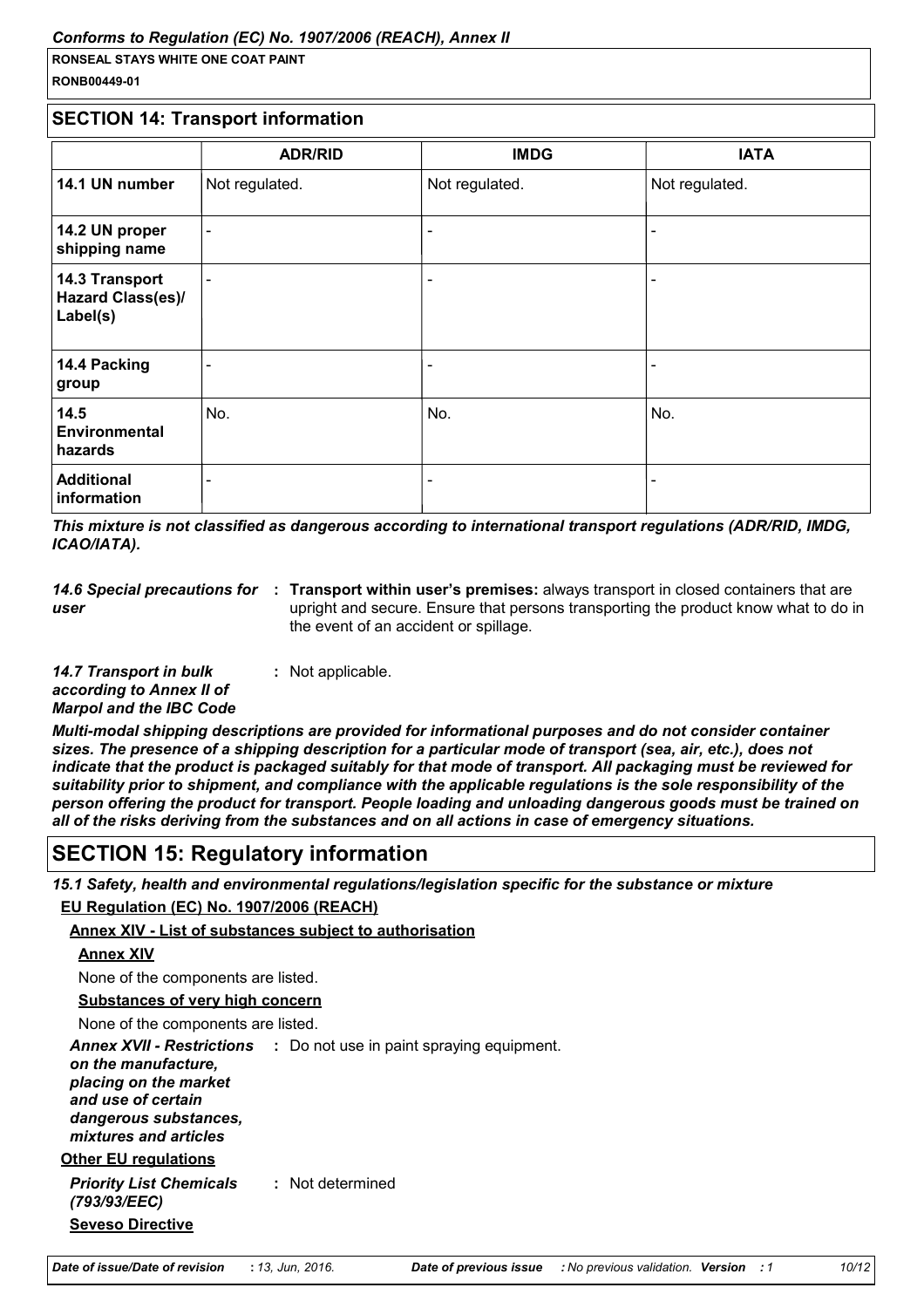# **SECTION 15: Regulatory information**

This product is not controlled under the Seveso Directive.

| 15.2 Chemical safety |  |
|----------------------|--|
| assessment           |  |

- : No Chemical Safety Assessment has been carried out.
- essment
- 

# **SECTION 16: Other information**

|                                                   | $\nabla$ Indicates information that has changed from previously issued version.                                                                                                                                                                                                                                                                                                                                                                                                                                                                                                                                                                                                                     |
|---------------------------------------------------|-----------------------------------------------------------------------------------------------------------------------------------------------------------------------------------------------------------------------------------------------------------------------------------------------------------------------------------------------------------------------------------------------------------------------------------------------------------------------------------------------------------------------------------------------------------------------------------------------------------------------------------------------------------------------------------------------------|
| <b>Abbreviations and</b><br>acronyms              | $:$ ATE = Acute Toxicity Estimate<br>CLP = Classification, Labelling and Packaging Regulation [Regulation (EC) No.<br>1272/2008]<br><b>DMEL = Derived Minimal Effect Level</b><br>DNEL = Derived No Effect Level<br>EUH statement = CLP-specific Hazard statement<br>PBT = Persistent, Bioaccumulative and Toxic<br><b>PNEC = Predicted No Effect Concentration</b><br><b>RRN = REACH Registration Number</b><br>vPvB = Very Persistent and Very Bioaccumulative                                                                                                                                                                                                                                    |
| Key literature references<br>and sources for data | : Regulation (EC) No. 1272/2008 [CLP]<br>ADR = The European Agreement concerning the International Carriage of<br>Dangerous Goods by Road<br>DPD = Dangerous Preparations Directive [1999/45/EC]<br>DSD = Dangerous Substances Directive [67/548/EEC]<br>IATA = International Air Transport Association<br><b>IMDG = International Maritime Dangerous Goods</b><br>Conforms to Regulation (EC) No. 1907/2006 (REACH), Annex II, as amended by<br>Commission Regulation (EU) 2015/830<br>Directive 96/82/EC, and relative amendments & additions<br>Directive 2008/98/EC, and relative amendments & additions<br>Directive 2000/39/EC, and relative amendments & additions<br><b>CEPE Guidelines</b> |

### Procedure used to derive the classification according to Regulation (EC) No. 1272/2008 [CLP/GHS]

| <b>Classification</b>                                  |                                                                                                 | <b>Justification</b>                            |  |  |
|--------------------------------------------------------|-------------------------------------------------------------------------------------------------|-------------------------------------------------|--|--|
| Not classified.                                        |                                                                                                 |                                                 |  |  |
| <b>Full text of abbreviated H</b><br><b>statements</b> | : H319                                                                                          | Causes serious eye irritation.                  |  |  |
| <b>Full text of classifications</b><br>[CLP/GHS]       | : Eye Irrit. 2, H319                                                                            | SERIOUS EYE DAMAGE/ EYE IRRITATION - Category 2 |  |  |
| <b>Date of printing</b>                                | $: 13,$ Jun, 2016.                                                                              |                                                 |  |  |
| Date of issue/Date of<br>revision                      | $: 13,$ Jun, 2016.                                                                              |                                                 |  |  |
| Date of previous issue                                 | : No previous validation.                                                                       |                                                 |  |  |
|                                                        | : If there is no previous validation date please contact your supplier for more<br>information. |                                                 |  |  |
| <b>Version</b>                                         | : 1                                                                                             |                                                 |  |  |

### Notice to reader

It is recommended that each customer or recipient of this Safety Data Sheet (SDS) study it carefully and consult resources, as necessary or appropriate, to become aware of and understand the data contained in this SDS and any hazards associated with the product. This information is provided in good faith and believed to be accurate as of the effective date herein. However, no warranty, express or implied, is given. The information presented here applies only to the product as shipped. The addition of any material can change the composition, hazards and risks of the product. Products shall not be repackaged, modified, or tinted except as specifically instructed by Sherwin-Williams, including but not limited to the incorporation of non Sherwin-

 $11/12$